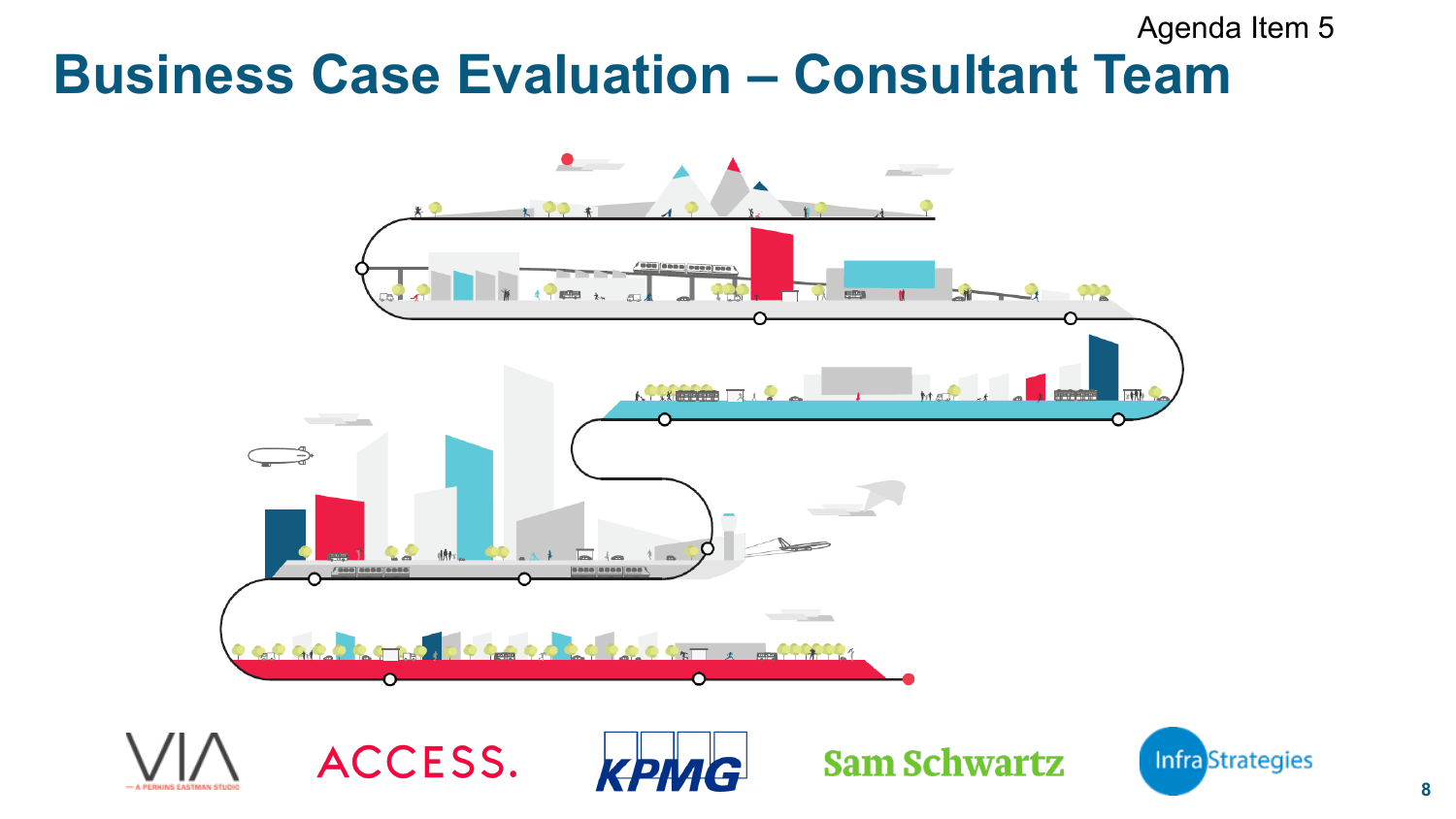## **Business Case Evaluation – Consultant Team**

ACCESS.

Business Case Framework + Strategy, Governance and Accountabilities, Documentation

Project Management, Engagement



Financial Impact Analysis, Business Casing

**Sam Schwartz** 

Operational and Executive Advisory, RNM Service Planning Impacts

**Infra** Strategies

Implementation Advisory, Project Delivery and Best Practice

Includes additional Subject Matter Experts, Evaluation task leads, Communications support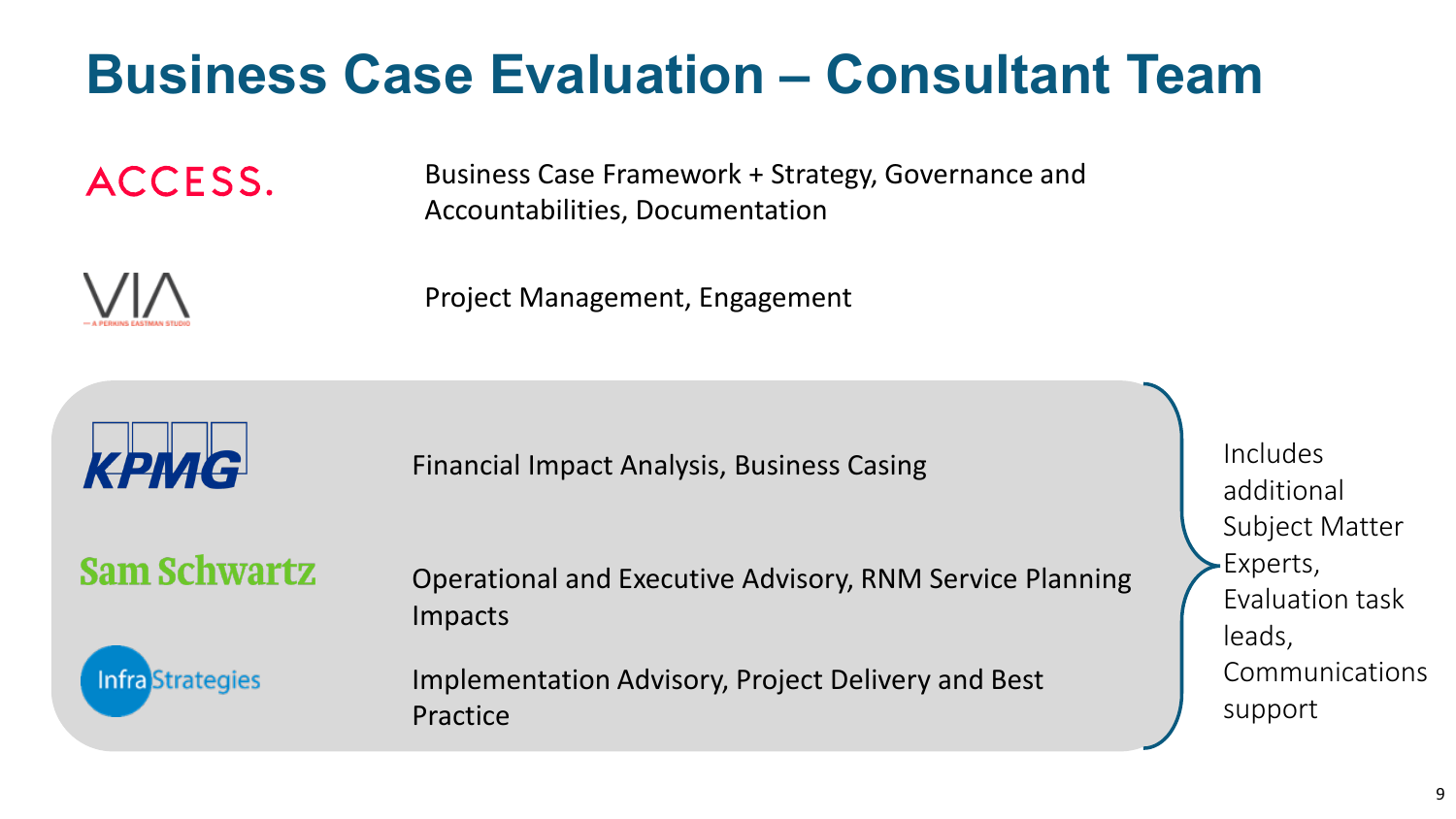# **BRTRTF – Summer Evaluation Phase**

**Sam Schwartz** 

**Infra** Strategies

#### **Preliminary Network Management Evaluation – Foundation for Business Case**

• Recommended proceeding to a business case analysis to identify a preferred network management

### **Provided a framework for alternatives, broadly a choice between** *management* **vs** *manager* **and highlighted:**

- Key trade offs with scope, extent
- Importance of Public Policy accountability
- Integral nature of new funding

**ACCESS** 

- Alternatives developed in Summer 2021 are a 'starting point.'
- Expect additions, refinements or variants early in this process.

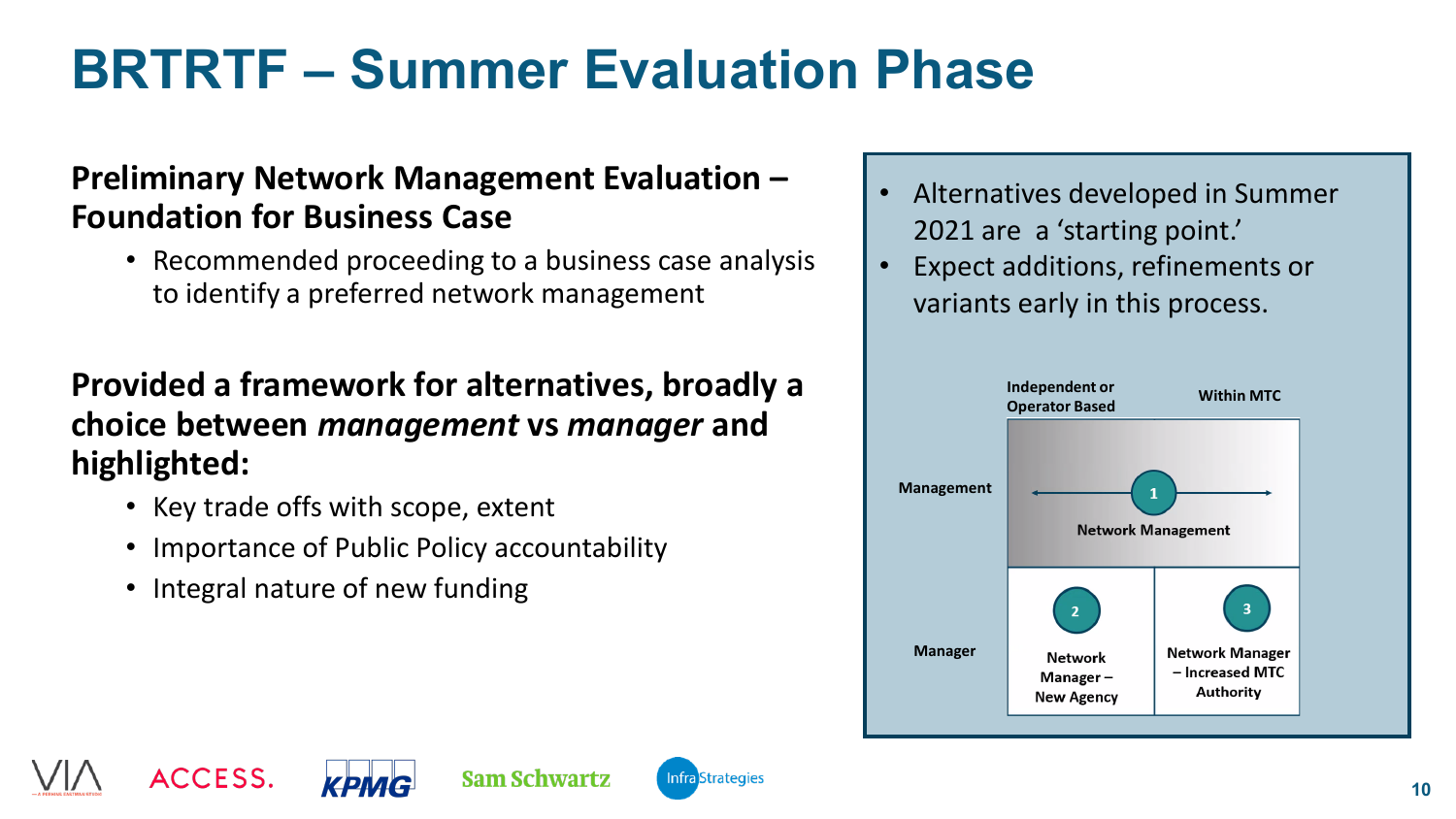# **Current Context for this Business Case**

#### **Previous phase sets the scene but is unfinished**

- Clearly link problems to desired outcomes and solutions
- Confirm what is most important, and how to measure?
- "Show me the data" derive strategy for the RNM "program" quantify and monetize outcomes
- Understand and confirm RNM boundary conditions

**"Law of unintended consequences" –** check optimism bias, anticipate benefits and negative impacts

**"Start with the end in mind" -** find practical implementation paths to get you there



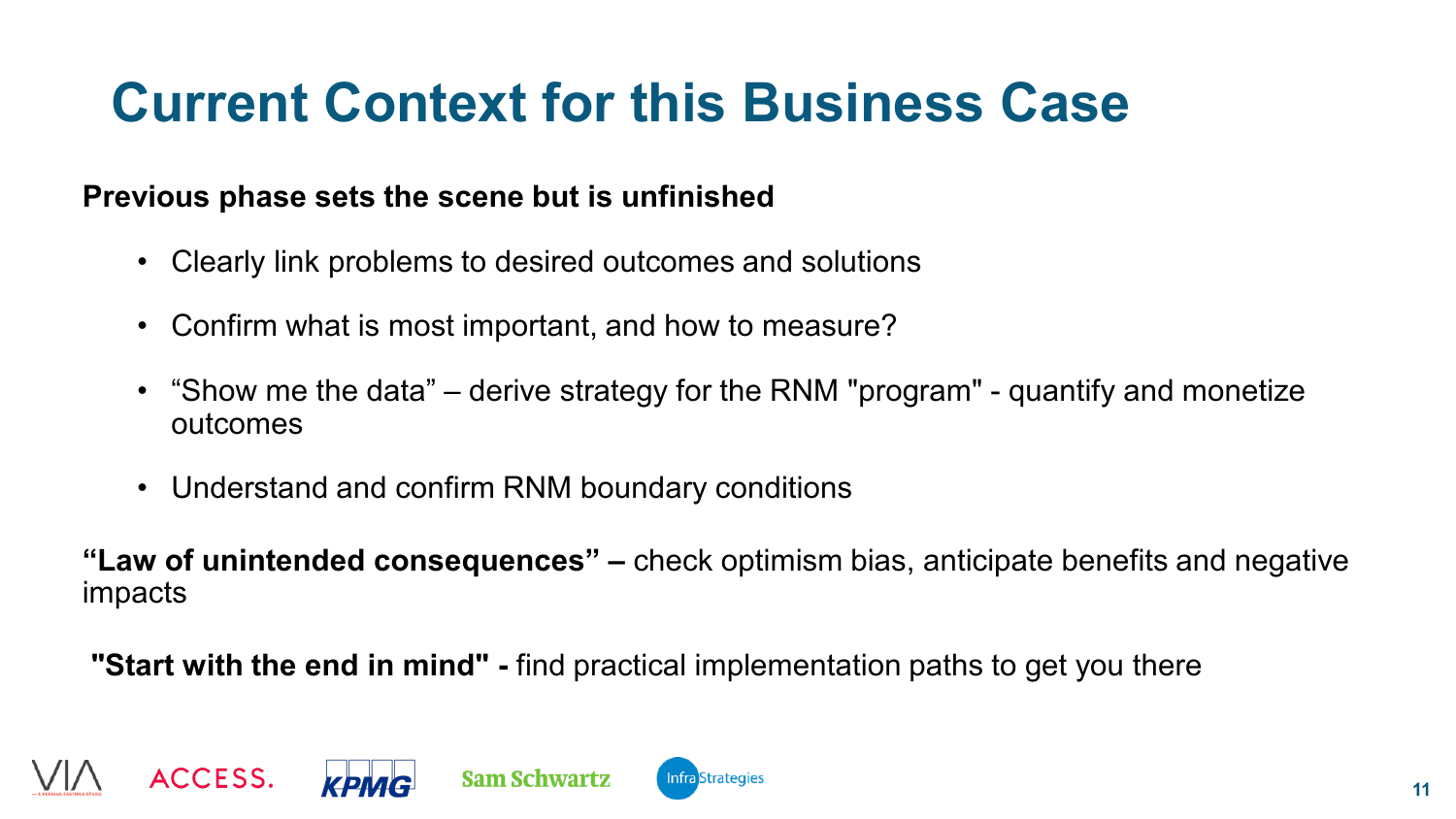# **Project Needs and Challenges**

### **Key Challenges**

- Divergent opinions on how to address priorities and means
- Institutional, financial, policy complexity
- Finding the right evidence to support transformation
- Complex, contested conversations

#### **How can we build on momentum and create a consensus for change?**

- Shared interests, agreement on desired outcomes
- Affirming both local and regional interests and roles
- Transparency and trust
- Time for dialogue









**Infra** Strategies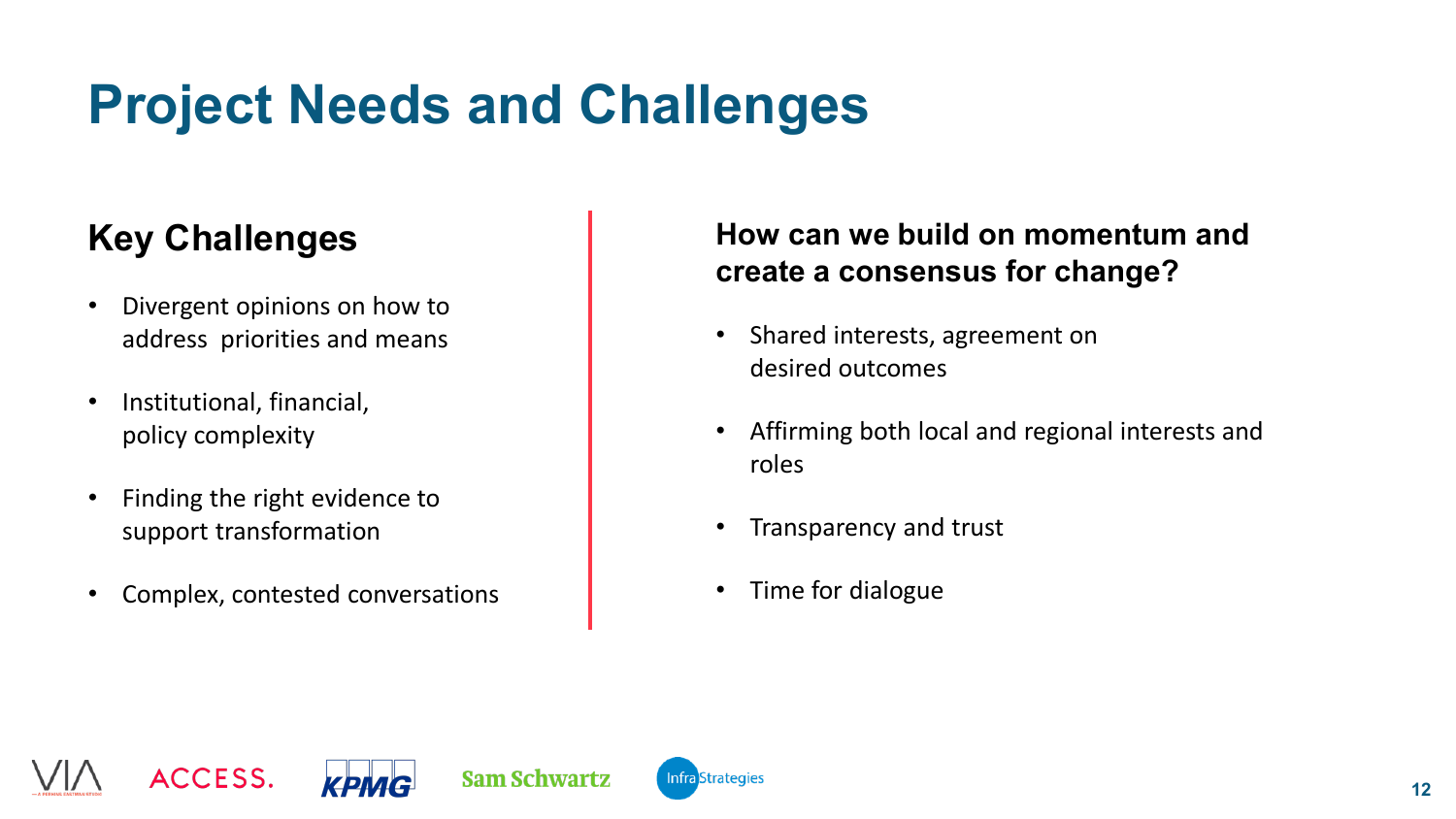### **Collaboration Shapes Evaluation at Each Stage**



**Collaborative development** with stakeholders and executives. **Dialogue** and "**check points**" to explore, refine, stress test, course correct at formative points.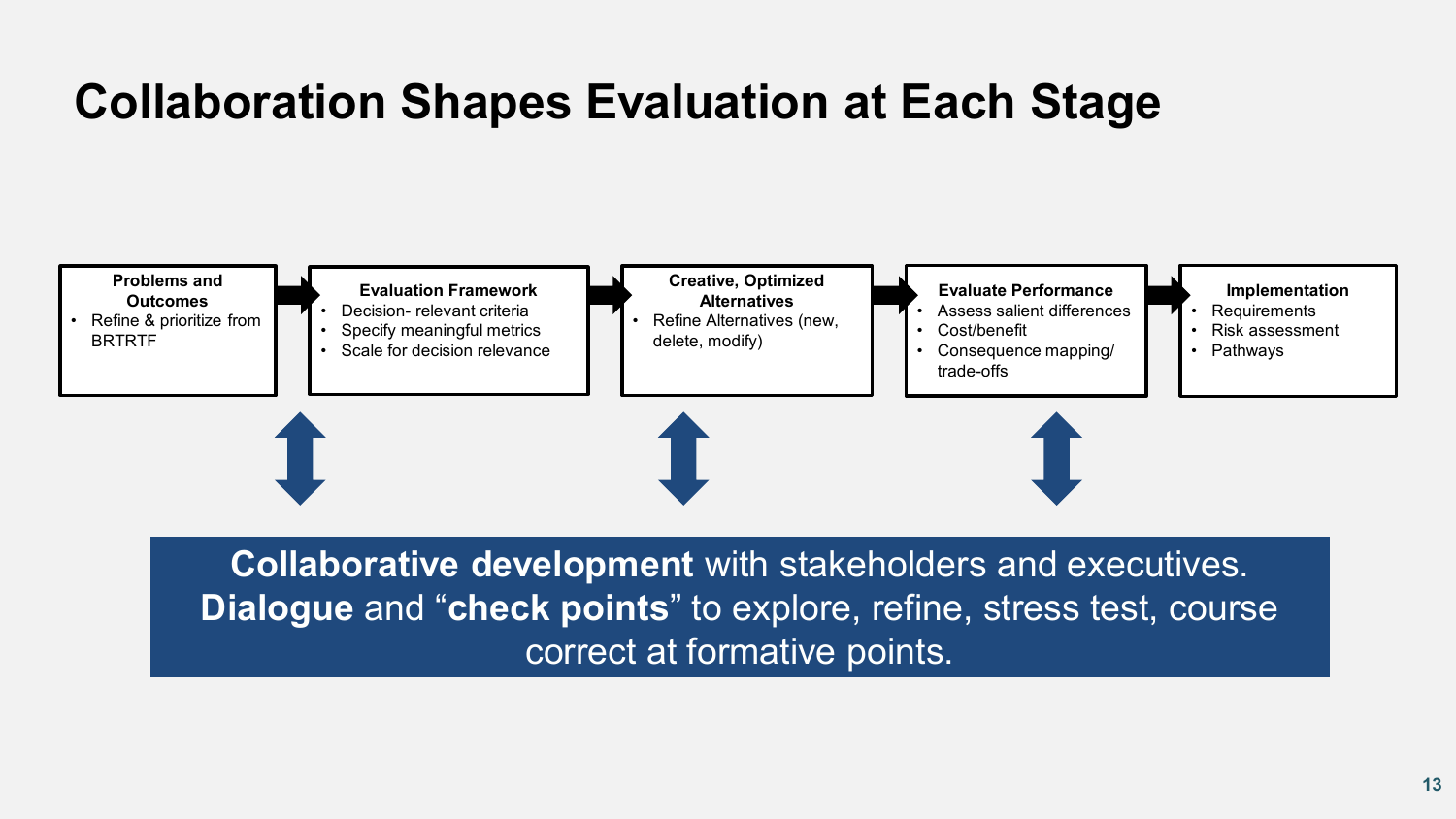### **9-Month Timeline**